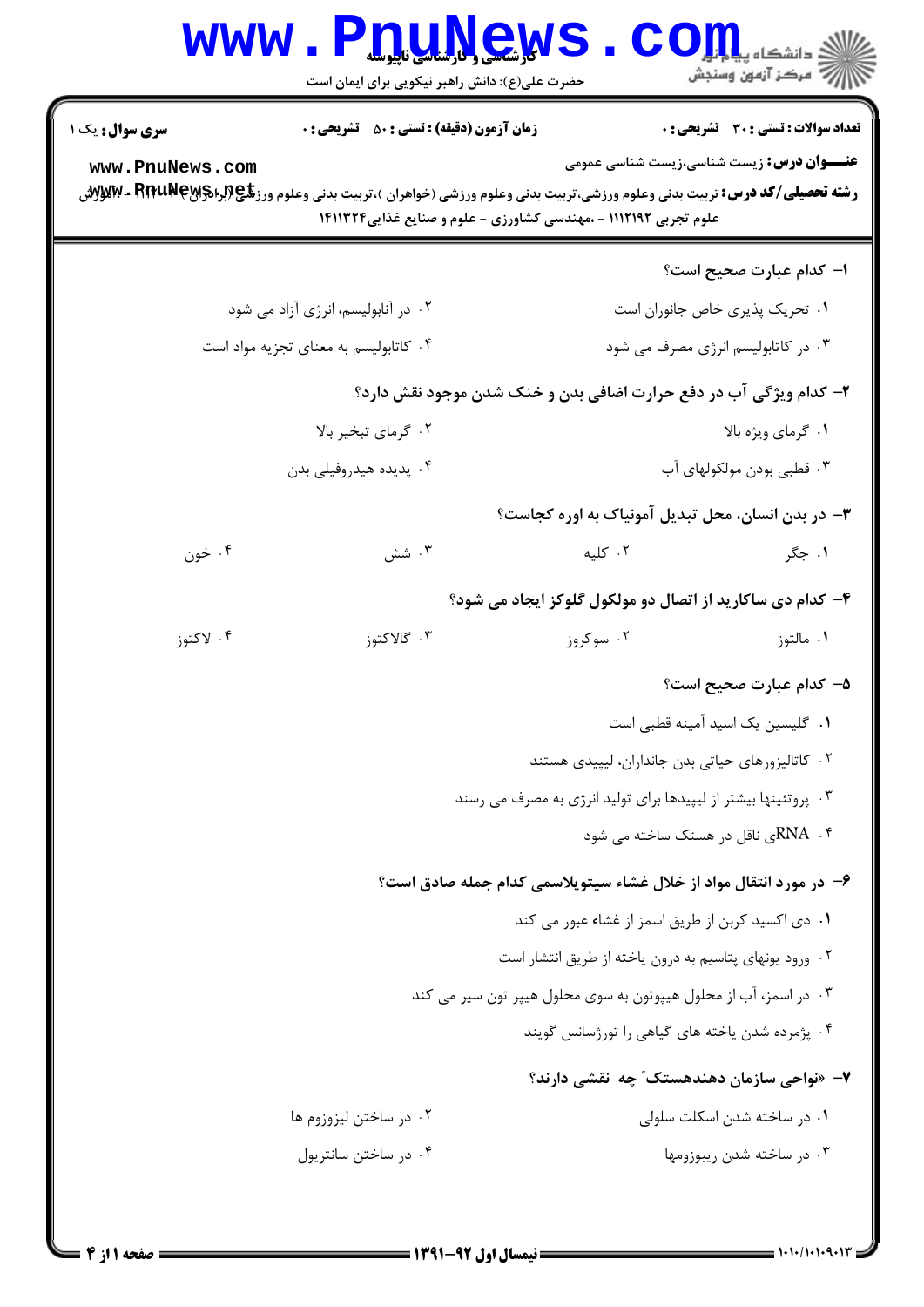| <b>WWW</b>                                               | حضرت علی(ع): دانش راهبر نیکویی برای ایمان است      | <b>IQUAGWS</b>                                                                                                                 | رآ مرڪز آزمون وسنڊش                                                                              |  |
|----------------------------------------------------------|----------------------------------------------------|--------------------------------------------------------------------------------------------------------------------------------|--------------------------------------------------------------------------------------------------|--|
| <b>سری سوال : ۱ یک</b><br>www.PnuNews.com                | <b>زمان آزمون (دقیقه) : تستی : 50 ٪ تشریحی : 0</b> | <b>رشته تحصیلی/کد درس:</b> تربیت بدنی وعلوم ورزشی،تربیت بدنی وعلوم ورزشی (خواهران )،تربیت بدنی وعلوم ورز <b>شی (Aru N</b> ey & | <b>تعداد سوالات : تستی : 30 ٪ تشریحی : 0</b><br><b>عنـــوان درس:</b> زیست شناسی،زیست شناسی عمومی |  |
|                                                          |                                                    | علوم تجربی ۱۱۱۲۱۹۲ - ،مهندسی کشاورزی - علوم و صنایع غذایی۱۴۱۱۳۲۴                                                               |                                                                                                  |  |
|                                                          |                                                    | ۸- ذخیره و تغلیظ مواد درون یاخته در کجا صورت می گیرد؟                                                                          |                                                                                                  |  |
| ۰۴ ریبوزوم                                               | ۰۳ میتوکندری                                       | ۰۲ گلژی                                                                                                                        | ۰۱ شبکه اندوپلاسمی                                                                               |  |
|                                                          |                                                    | ۹- از بین رفتن پوشش هسته ، ناپدید شدن ریز لوله های دوک به ترتیب مربوط به کدام مراحل چرخه یاخته ای                              | هستند؟                                                                                           |  |
| ۰۴ اواخر پروفاز- تلوفاز                                  | ۰۳ اوایل پروفاز- تلوفاز                            | ٠٢ اوايل متافاز- آنافاز                                                                                                        | ٠١. اواخر پروفاز-متافاز                                                                          |  |
|                                                          |                                                    |                                                                                                                                | ∙۱- تقسیم میوز در کدام سلول رخ می دهد؟                                                           |  |
| ۰۴ اسپرماتوزوئید                                         | ۰۳ اووتید                                          | ٠٢ اسپرماتوسيت نوع اول                                                                                                         | ۰۱ اسپرماتوگونی                                                                                  |  |
|                                                          |                                                    |                                                                                                                                | 11- محل یاخته های بینابینی در بیضه کجاست؟                                                        |  |
|                                                          | ۰۲ ما بين اسپرماتوگونيها                           |                                                                                                                                | ٠١. بين سلولهاى سرتولى                                                                           |  |
|                                                          | ۰۴ اپیدیدیم                                        |                                                                                                                                | ۰۳ بین لوله های اسپرم ساز                                                                        |  |
|                                                          |                                                    | ۱۲– قبل از آزاد شدن تخمک، هورمون استروژن  توسط کدام ترشح می شود؟                                                               |                                                                                                  |  |
| ۰۴ ياخته هاي فوليكولي                                    | ۰۳ جسم زرد                                         |                                                                                                                                | ۰۱ اووسیت مسیحه در ۲۰ تخمک                                                                       |  |
|                                                          |                                                    | 13- سه لایه زاینده جنینی در کدام مرحله تمایز می یابند؟                                                                         |                                                                                                  |  |
| ۰۴ تسهیم                                                 | ۰۳ مورولا                                          | ۰۲ بلاستولا                                                                                                                    | ۰۱ گاسترولا                                                                                      |  |
|                                                          |                                                    | ۱۴- دستگاه عصبی و گردش خون در کدام هفته ها طرح کلی خود را پیدا می کنند؟                                                        |                                                                                                  |  |
| ۰۴ پنج و شش                                              | ۰۳ دو و سه                                         | ۰۲ چهار و پنج                                                                                                                  | ۰۱ سه و چهار                                                                                     |  |
|                                                          |                                                    |                                                                                                                                | 1۵– کدام به عنوان مانع جفت شناخته می شود؟                                                        |  |
| ۰۴ غشاء پرزهای کوریونی                                   | ۰۳ آندومتر                                         | ٠٢ غشاء آمنيوني                                                                                                                | ۰۱ بند ناف                                                                                       |  |
|                                                          |                                                    |                                                                                                                                | ۱۶– کدام عبارت صحیح است؟                                                                         |  |
|                                                          |                                                    |                                                                                                                                | ۰۱ گروههای خونی انسان بیش از دو آلل دارند                                                        |  |
| ۰۲ آنتی ژنهای گروه خونی روی سطح گلبولهای سفید قرار دارند |                                                    |                                                                                                                                |                                                                                                  |  |
| تال O نسبت به اللهای A و B بارز است $\cdot$              |                                                    |                                                                                                                                |                                                                                                  |  |
|                                                          |                                                    | در فردی با گروه خونی $\rm O$ هر دو آنتی ژن $\rm A$ و $\rm B$ دیده می شوند $\rm ^*$                                             |                                                                                                  |  |
|                                                          |                                                    |                                                                                                                                |                                                                                                  |  |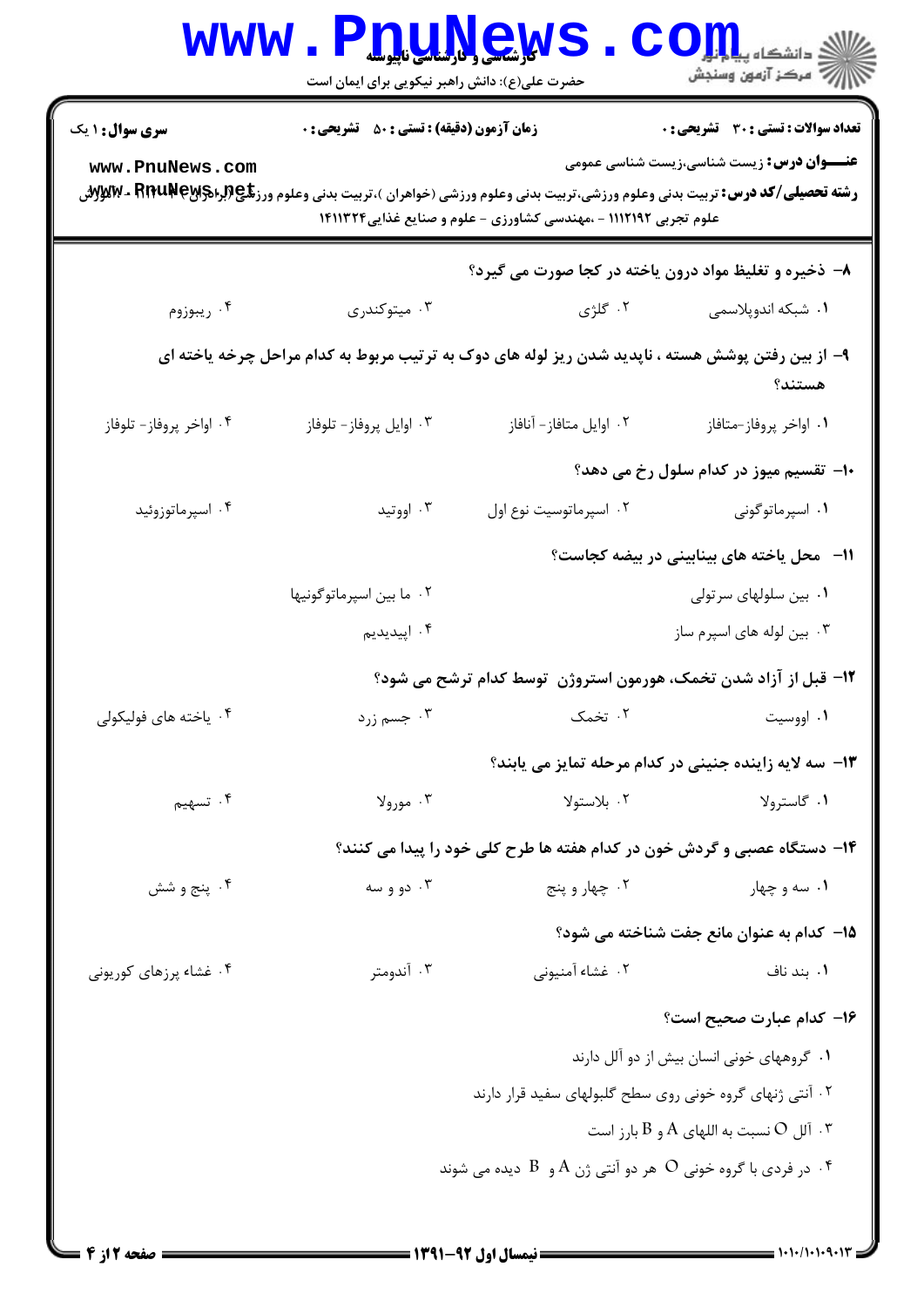| <b>WWW</b>             | <b>nuyews</b><br>حضرت علی(ع): دانش راهبر نیکویی برای ایمان است                                                                                   |                                                                  | ≤ دانشڪاه پ <b>يام!</b><br>رِ ۖ مرڪز آزمون وسنڊش    |
|------------------------|--------------------------------------------------------------------------------------------------------------------------------------------------|------------------------------------------------------------------|-----------------------------------------------------|
| <b>سری سوال : ۱ یک</b> | <b>زمان آزمون (دقیقه) : تستی : 50 ٪ تشریحی : 0</b>                                                                                               |                                                                  | <b>تعداد سوالات : تستی : 30 ٪ تشریحی : 0</b>        |
| www.PnuNews.com        | <b>رشته تحصیلی/کد درس:</b> تربیت بدنی وعلوم ورزشی،تربیت بدنی وعلوم ورزشی (خواهران )،تربیت بدنی وعلوم ورز <b>شگی(لِبراد؟\WA + RituNe بـ Wy</b> yt | علوم تجربی ۱۱۱۲۱۹۲ - ،مهندسی کشاورزی - علوم و صنایع غذایی۱۴۱۱۳۲۴ | <b>عنـــوان درس:</b> زیست شناسی،زیست شناسی عمومی    |
|                        |                                                                                                                                                  |                                                                  | ۱۷– قانون دوم مندل بیانگر چیست؟                     |
|                        | ۰۲ اصل جور شدن مستقل ژنها                                                                                                                        |                                                                  | ۰۱ اصل تفکیک ژنها                                   |
|                        | ۰۴ وراثت صفات وابسته به کروموزوم جنسی                                                                                                            |                                                                  | ۰۳ تقاطع کروموزومی                                  |
|                        |                                                                                                                                                  |                                                                  | ۱۸– به کدام فرایند ، نسخه برداری گفته می شود؟       |
|                        | ۰۲ ساخته شدن mRNA از روی DNA                                                                                                                     |                                                                  | ۰۱ ساخته شدن مولکول DNA از روی DNA                  |
|                        | ۰۴ ساخته شدن پروتئين از روى mRNA                                                                                                                 |                                                                  | ۰۳ ساخته شدن پروتئين از روى DNA                     |
|                        | ۱۹- نتیجه تلقیح گامتی سالم با گامتی که در فرایند میوزی ایجاد آن،عدم جدا شدن کروموزوم بیست و یک صورت گرفته است                                    |                                                                  | كدام است؟                                           |
| ۰۴ سندرم كلاين فلتر    | ۰۳ سندروم دان                                                                                                                                    | ۲. کوررنگی                                                       | ۰۱ سندروم ترنر                                      |
|                        | +۲- اگر مردی با گروه خونی AO با زنی با گروه خونی AB ازدواج کند، کدام گزینه در مورد ژنوتیپ احتمالی فرزندان                                        |                                                                  | درست است؟                                           |
|                        | ۰۲ یک چهارم فرزندان گروه خونی A دارند $\,$                                                                                                       |                                                                  | ۰۱ نیمی از فرزندان گروه خونی A دارند $\,$ ۰         |
|                        | ۰۴ یک چهارم فرزندان گروه خونی O دارند                                                                                                            |                                                                  | ۰۳ نیمی از فرزندان گروه خونی AB دارند               |
|                        |                                                                                                                                                  |                                                                  | <b>۲۱</b> – کدام در گروه آغازیان عالی قرار می گیرد؟ |
| ۰۴ جلبکها              | ۰۳ قارچها                                                                                                                                        | ۰۲ جلبک سبز آبی                                                  | ۰۱ باکتریها                                         |
|                        |                                                                                                                                                  |                                                                  | <b>32-</b> «ويبريو» به كدام باكتريها اطلاق مي شود؟  |
| ۰۴ اسپيريلها           | ۰۳ مارپیچی                                                                                                                                       | ۰۲ خمیده                                                         | ۰۱ گرد                                              |
|                        |                                                                                                                                                  | ۲۳- سرانجام یاخته آلوده به ویروس در بیماری هاری چیست؟            |                                                     |
|                        | ۰۲ ياخته آلوده ممكن است منهدم شود                                                                                                                | ۰۱ . ياخته آلوده ممكن است در ظاهر تغييري نكند                    |                                                     |
|                        | ۰۴ یاخته آلوده به طور کامل بهبود می یابد                                                                                                         |                                                                  | ٠٣ ياخته آلوده ممكن است زنده بماند                  |
|                        |                                                                                                                                                  |                                                                  | ۲۴- کدام عبارت در مورد قارچها صحیح است؟             |
|                        | ۰۲ جزء پروکاریوتها هستند                                                                                                                         |                                                                  | ۰۱ دارای کلروفیل هستند                              |
|                        | ۰۴ دیواره کتینی دارند.                                                                                                                           |                                                                  | ۰۳ همه قارچها فاقد توانایی تولید هاگ هستند          |